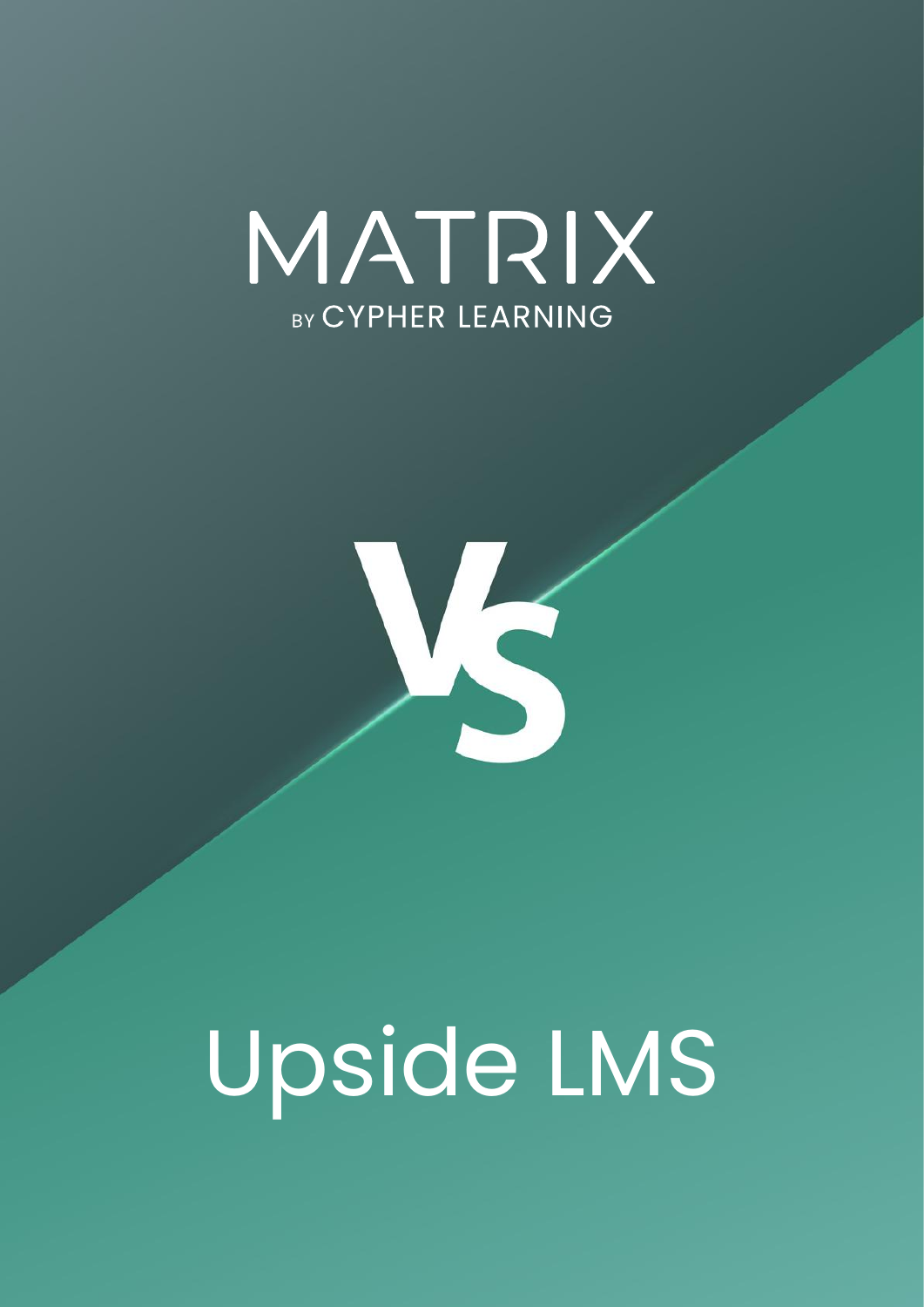### **Table of Contents**

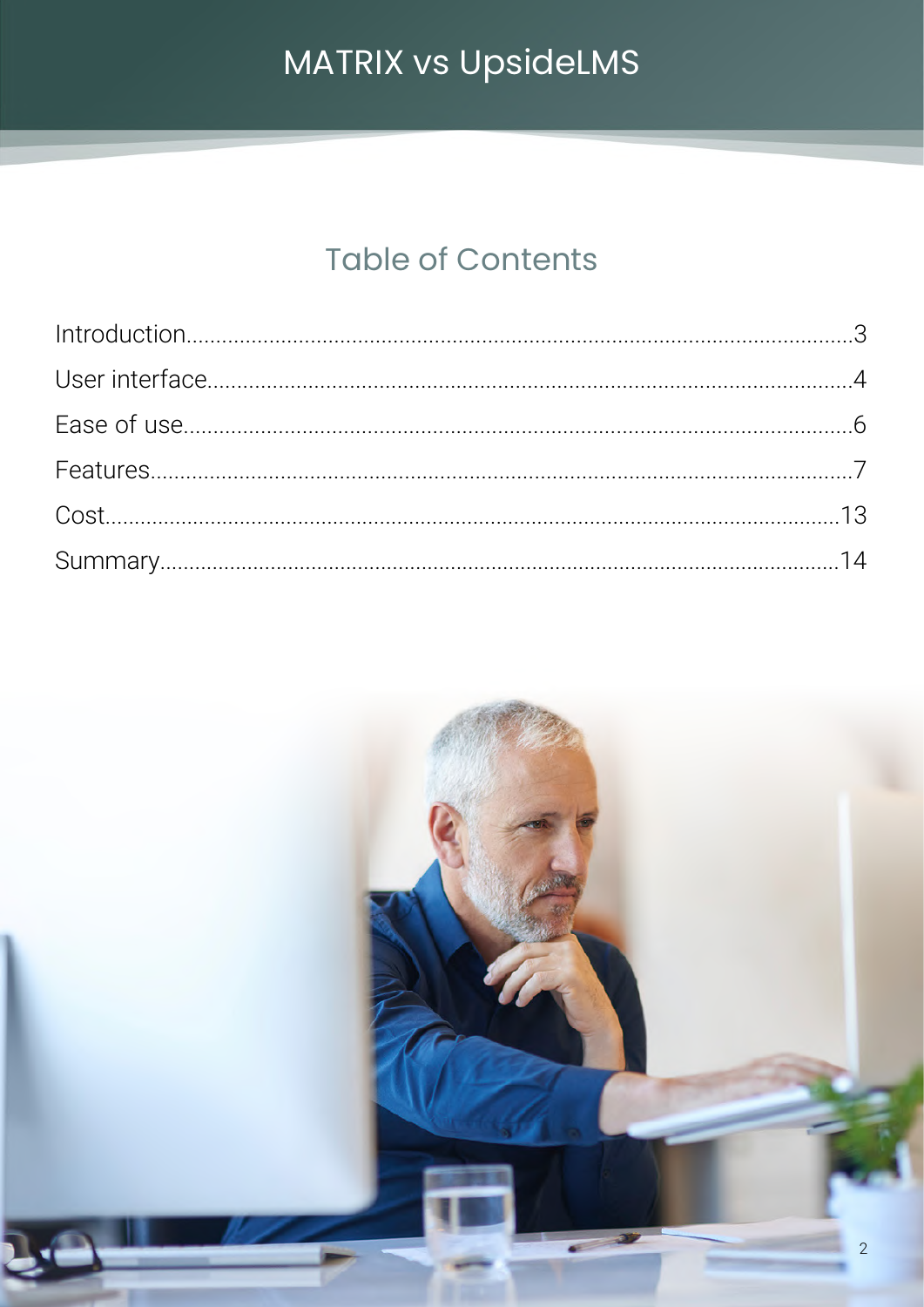### <span id="page-2-0"></span>Introduction

This is a detailed comparison between MATRIX and UpsideLMS, taking into consideration the features, functionality, and cost of each platform.

MATRIX is a learning management system (LMS) for use by small and medium-sized businesses, as well as large corporations. MATRIX helps companies manage all training activities, such as creating and delivering training content, evaluating employee performance, training clients and partners, and selling online courses. MATRIX is a product of CYPHER LEARNING, a company that specializes in providing learning platforms for organizations around the world.

UpsideLMS by Upside Learning is a cloud-hosted LMS for use by small businesses, training companies, and enterprises.

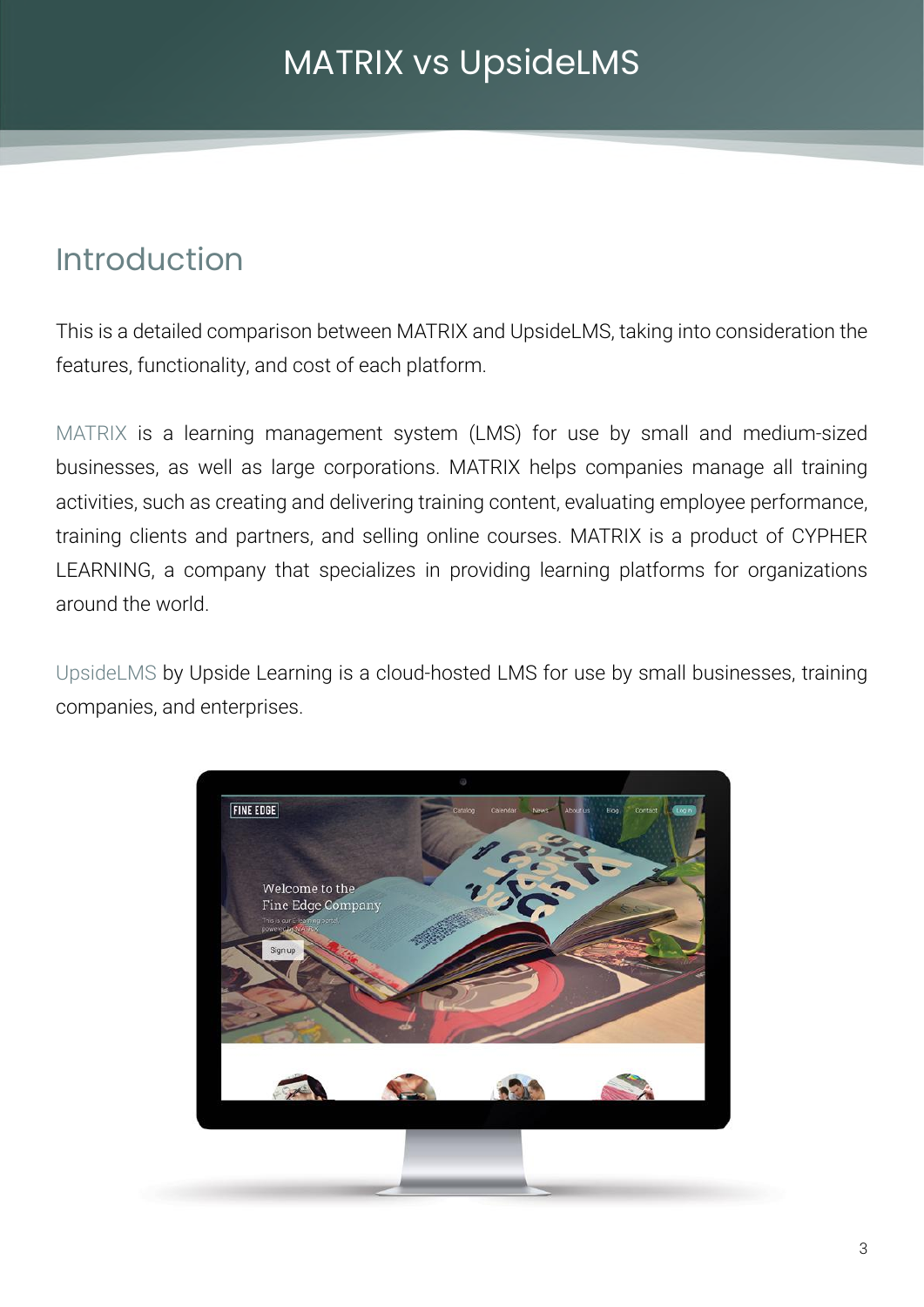### <span id="page-3-0"></span>User interface

The MATRIX interface has a modern, responsive design that looks sharp and automatically adjusts based on the type of device. It provides attractive tile-based dashboards for learners, instructors, and administrators. In addition, the platform has a graphical course, users, and resources catalog. MATRIX also has a unique "activity display" feature that indicates the level of activity within courses and groups using a pulsing indicator on their tiles together with realtime widgets that scroll through the latest activities.

The UpsideLMS interface is much less graphical as the dashboard isn't tile-based and the information about users, courses is structured in blocks that mainly contain text or charts. The blocks are not configurable and adding a decorative header image to the dashboard does not improve its overall attractiveness much for users.

MATRIX also provides a course layout that is visually appealing and easy to use. Users can choose between a tile or row view for modules, use the quick tile editor to change the color and image for each, and more. Learners can read a description of each module and see their progress, as well as the number of badges, points or certificates awarded by each module.

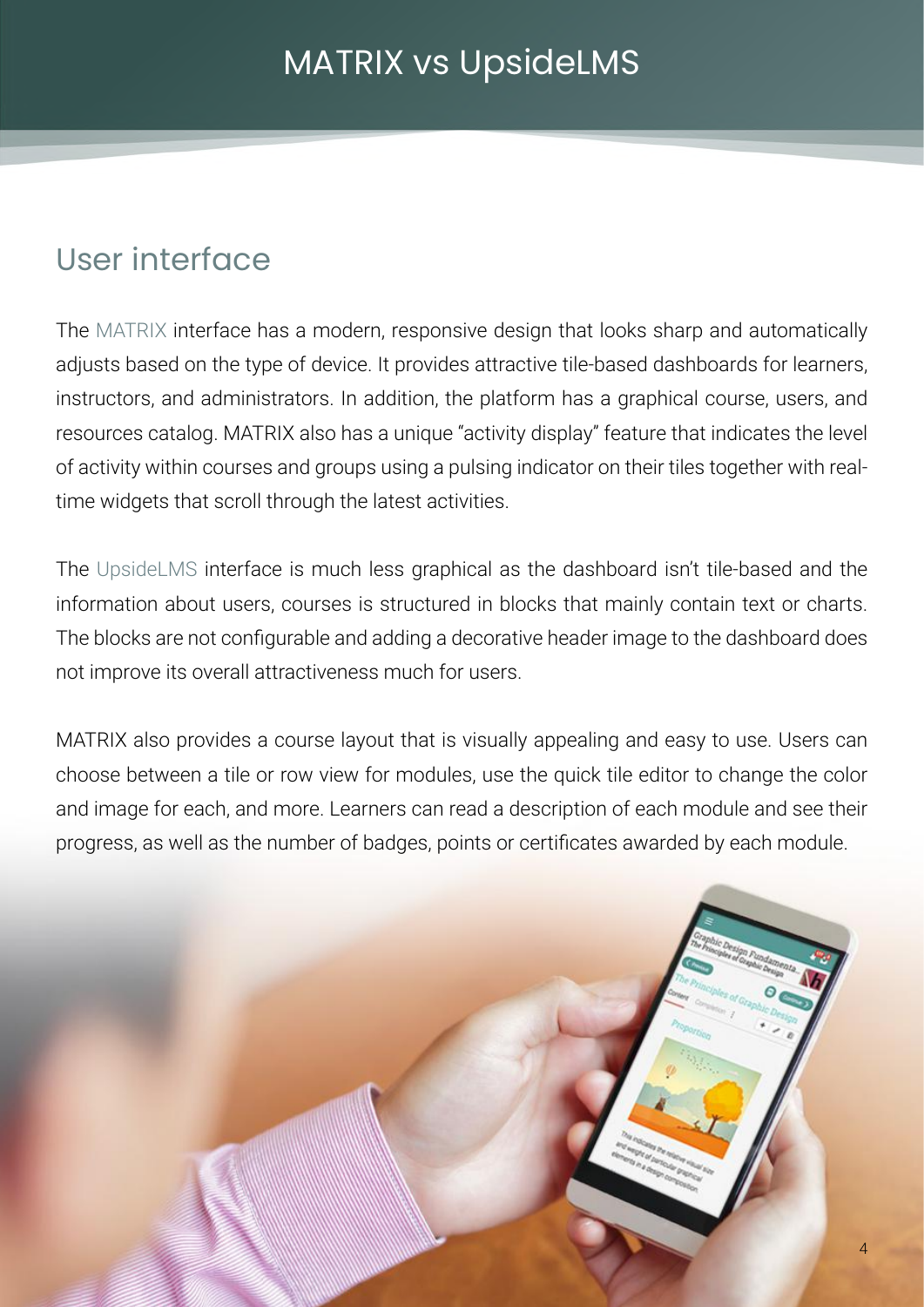UpsideLMS has a very outdated course layout. Instructors usually have to structure their training materials into "curriculums", that will later display courses using unattractive blocks.

There are no previous or next buttons to navigate through the content, and they cannot see their actual progress through a section, only whether that section has been started or completed.

MATRIX is available in more than 40 languages. UpsideLMS only offers 5 languages.

Both MATRIX and UpsideLMS offer native apps for iOS and Android. Additionally, MATRIX provides companies with the option to have their own branded apps.

MATRIX ensures accessibility for all users with features such as hidden content, a "content" shortcut, underlined links setting, and a high contrast theme. UpsideLMS has no similar accessibility features to date.

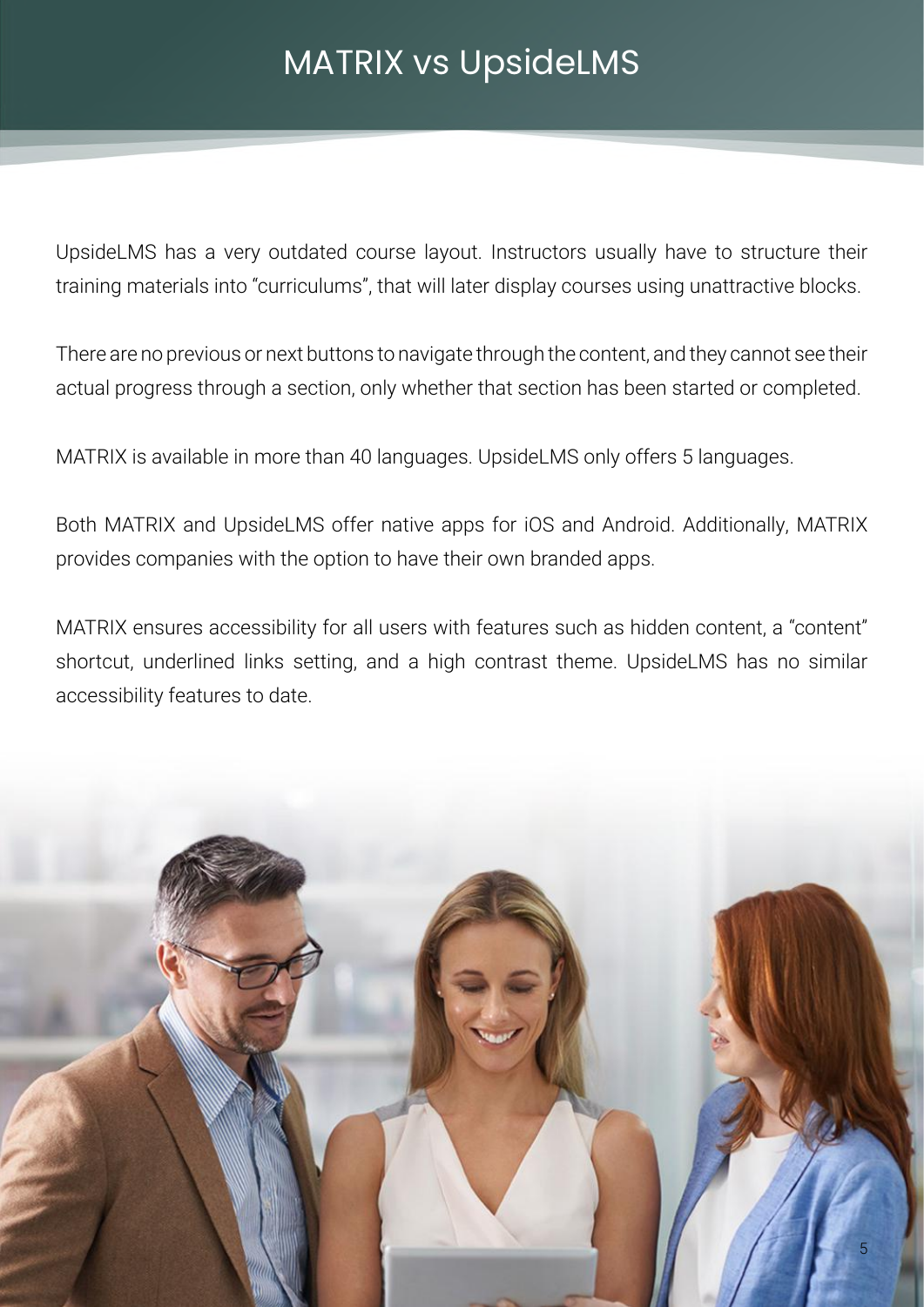### <span id="page-5-0"></span>Ease of use

MATRIX is very intuitive and easy to use. In addition, it includes an online help center with videos, getting started guides, and searchable help content. MATRIX also has a rapid response support forum where staff members typically respond to questions within 15-30 minutes during business hours 24/5.

UpsideLMS is easy to use and offers support via email, phone, live chat, and a support center.

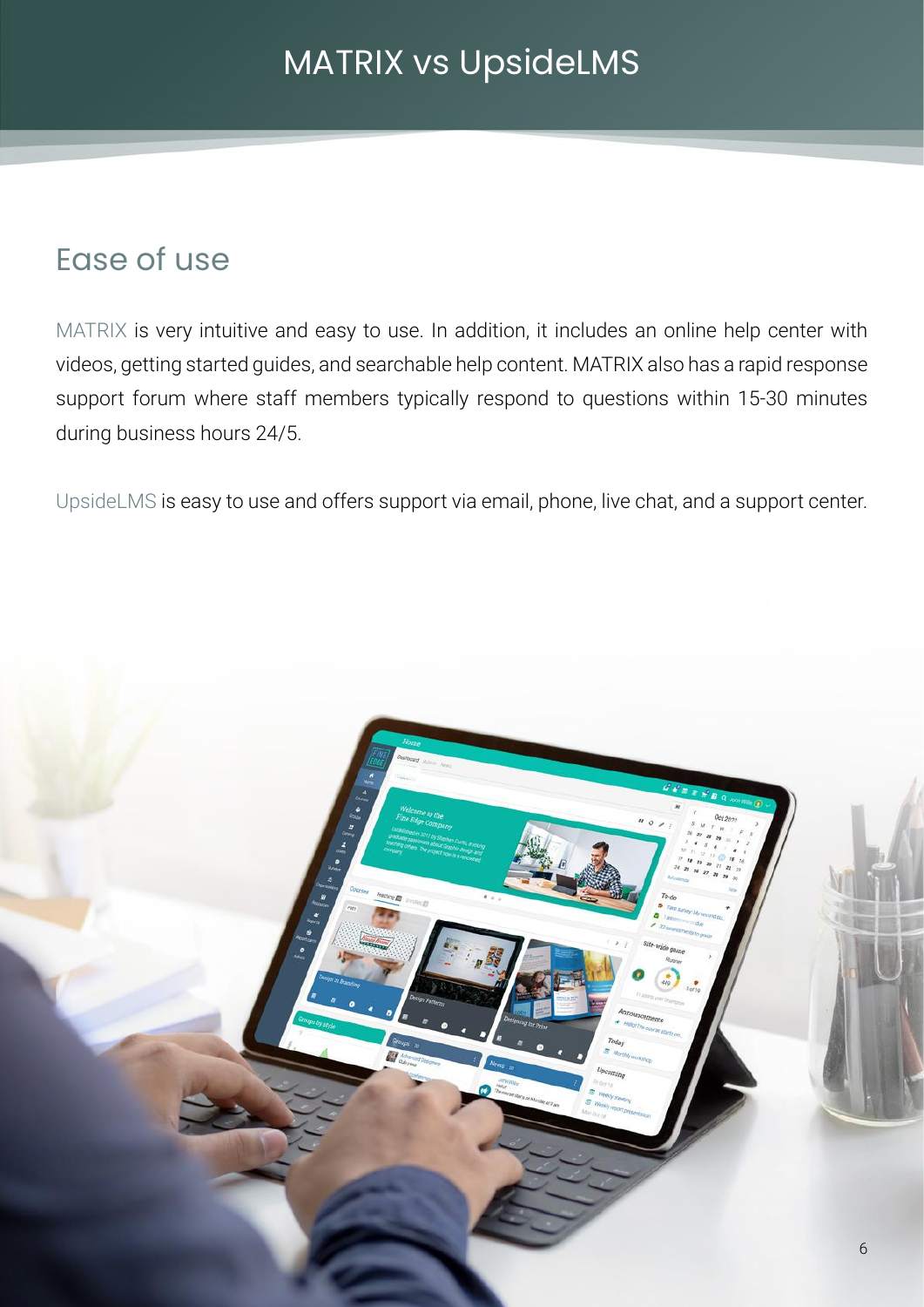### <span id="page-6-0"></span>Features

MATRIX offers a complete solution for companies that offer training for employees or partners, and an easy way to sell their learning content online. UpsideLMS has less features than MATRIX, most notably missing a built-in course authoring tool, automation, and more advanced e-commerce features.

#### Creating courses

In MATRIX, instructors can select the type of course that best suits their training style, whether it's instructor-led, blended, self-paced, or micro learning. They can also easily create beautiful courses without any technical knowledge using our built-in content authoring tool or by importing their training using SCORM and LTI standards.

UpsideLMS offers the possibility of creating instructor-led, blended or self-paced courses. However, there is no built-in authoring tool so companies can only import courses.

#### Evaluating performance

MATRIX provides a wide range of assessment tools, including quizzes, surveys, essays, offline tasks, Dropbox, LTI, discussions and debates.

UpsideLMS has very few options. Users can set up assignments or tasks for their learners. They can also add surveys.

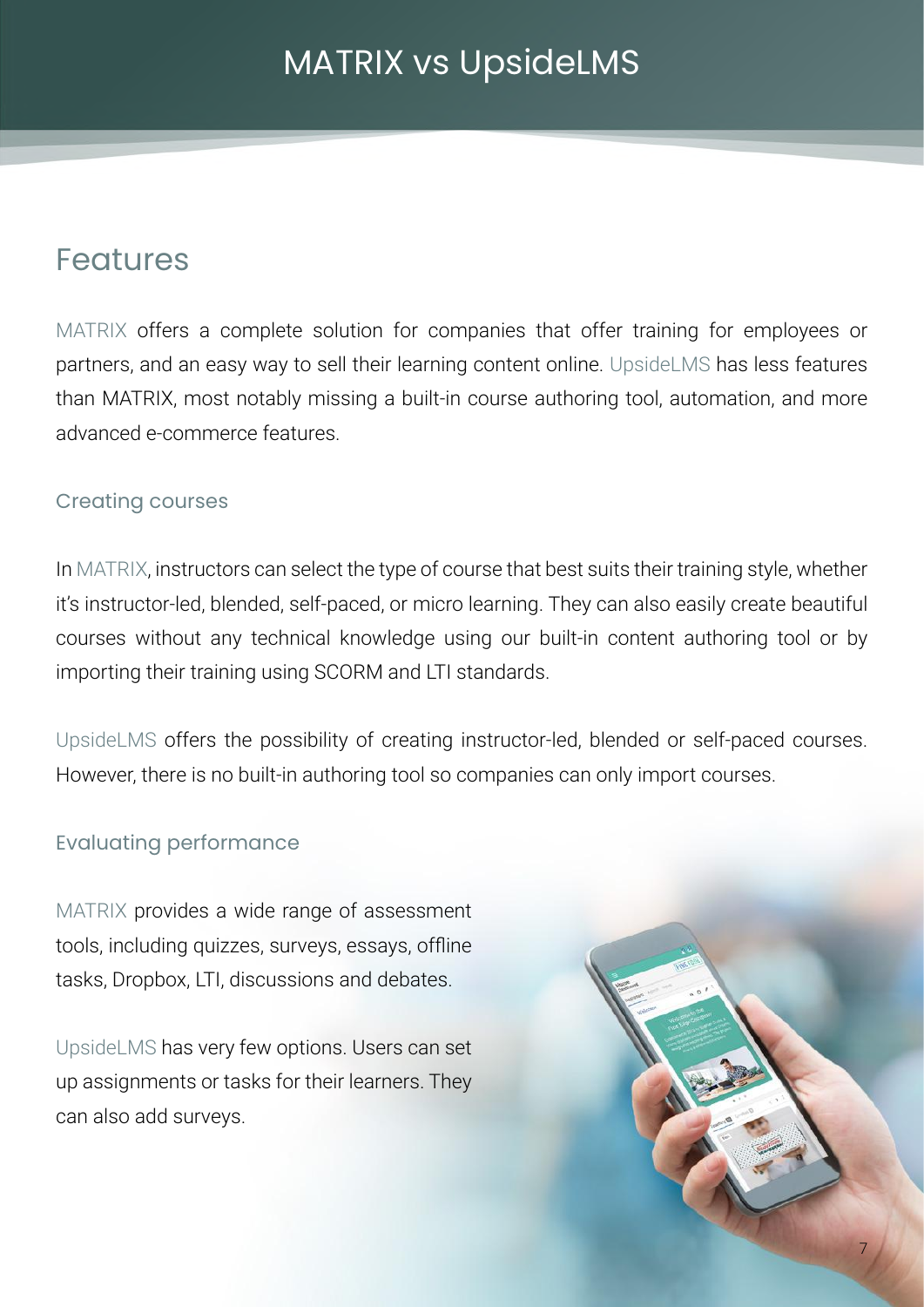#### Tracking progress

In MATRIX, analytics allows instructors to view useful information such as the overall progress of learners and the progress of individual learners through sections, modules, assessments, mastery, and more. Administrators and instructors can also create custom reports and select the data that they want to report on such as users, courses, learning paths and organizations.

UpsideLMS also has similar reports for assessments, learners, or skill tracking, but lacks important reports on site statistics, attendance, policy documents, and revenue that is generated through e-commerce. In addition, it does not have a custom reports feature.

#### Collaboration and communication

MATRIX promotes communication and collaboration between users through various tools such as chat, messages, social networking, discussion forums, blogs, and more.

UpsideLMS misses a few important communication features, including chat, a centralized resources catalog, wikis, and blogs.

#### Personalization

Through automation, MATRIX users can set up actions that should be performed when learners complete courses and learning paths, purchase a course, or fall behind on their mastery levels. Rules can be added for the major areas of the platform, such as groups, accounts, mastery, or e-commerce.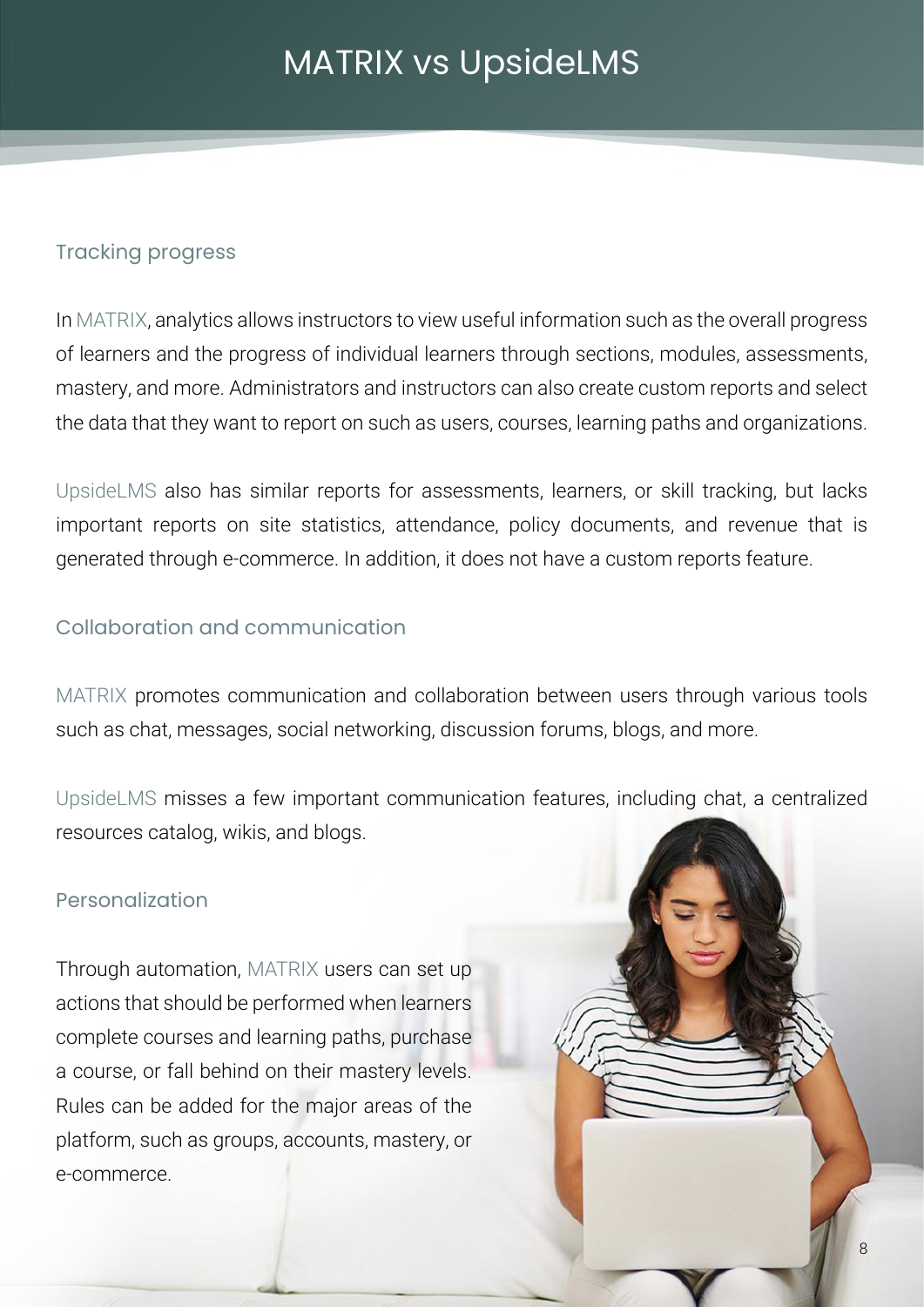In addition, MATRIX users also benefit from a powerful gamification feature, which is based on automation and allows you to create course, learning path, or site-wide games. The feature is complete with game levels, leaderboards, team games, and more.

In addition, instructors can dynamically personalize which learning content users see in courses based on their performance through adaptive learning.

UpsideLMS does not have a similar automation feature. The gamification included in UpsideLMS is still in its early stages, offering points for overall site activities such as enrolling in a course, but no options for leaderboards, team games, or badges. The platform does not have an adaptive learning feature.

#### Customization

MATRIX allows you to create a branded visitor portal in which companies can showcase their courses through a public course catalog, add an about, contact or even public blog page. It also has a wide array of customization options such as adding an image carousel and custom HTML.

UpsideLMS has the option of displaying a course catalog on a company's main website, but not many options for customizing the visitor portal besides adding a description of the company and embedding a video.

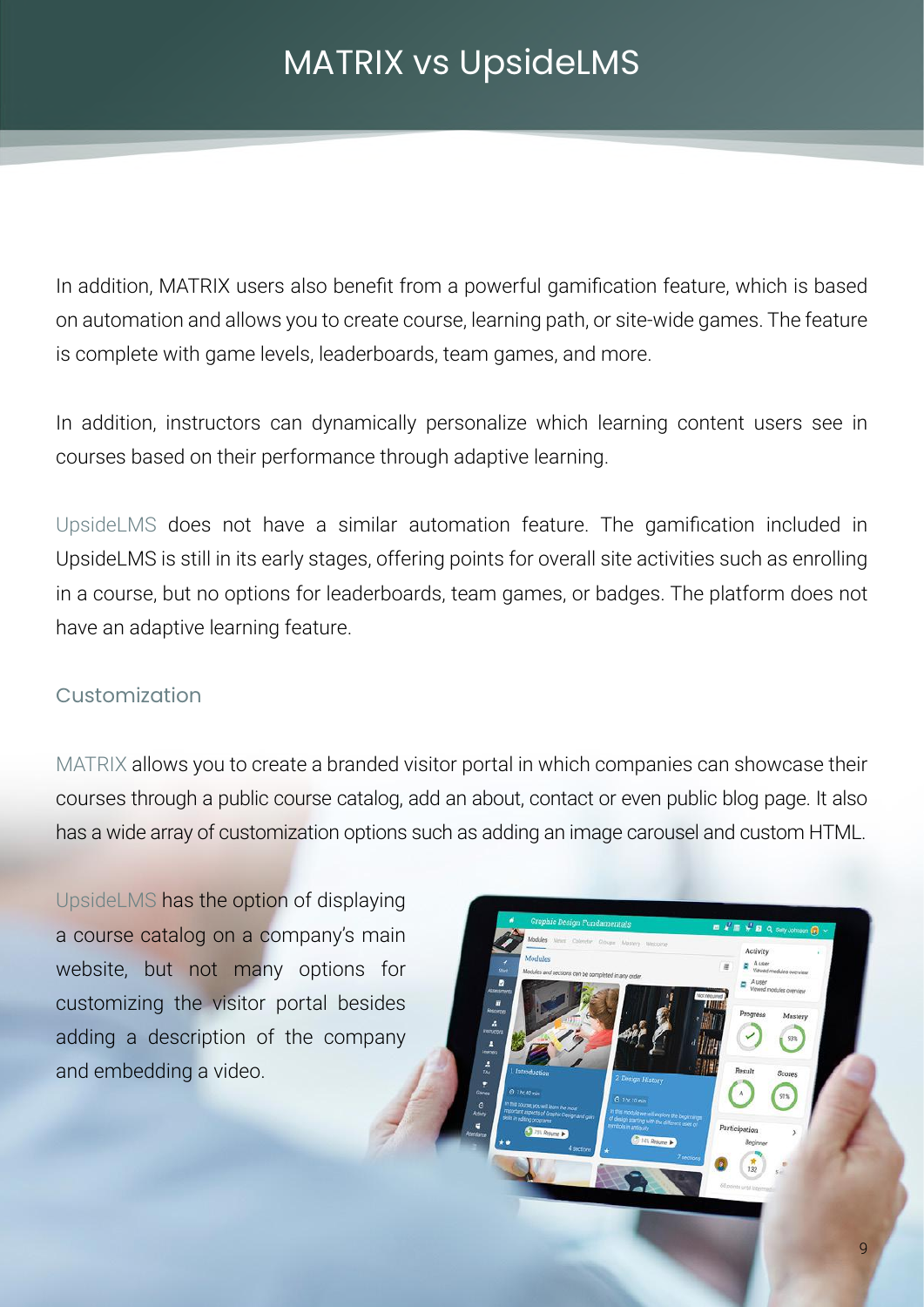#### Selling courses

The MATRIX e-commerce functionality allows companies to sell their courses, learning paths, bundles, subscriptions, and digital media. MATRIX also provides a way to market learning content, such as Mailchimp integration, support for affiliates, and SEO features.

UpsideLMS has a built-in e-commerce feature, but companies cannot sell bundles, subscriptions or digital media. In addition, the platform does not support flexible discount coupons or VAT.

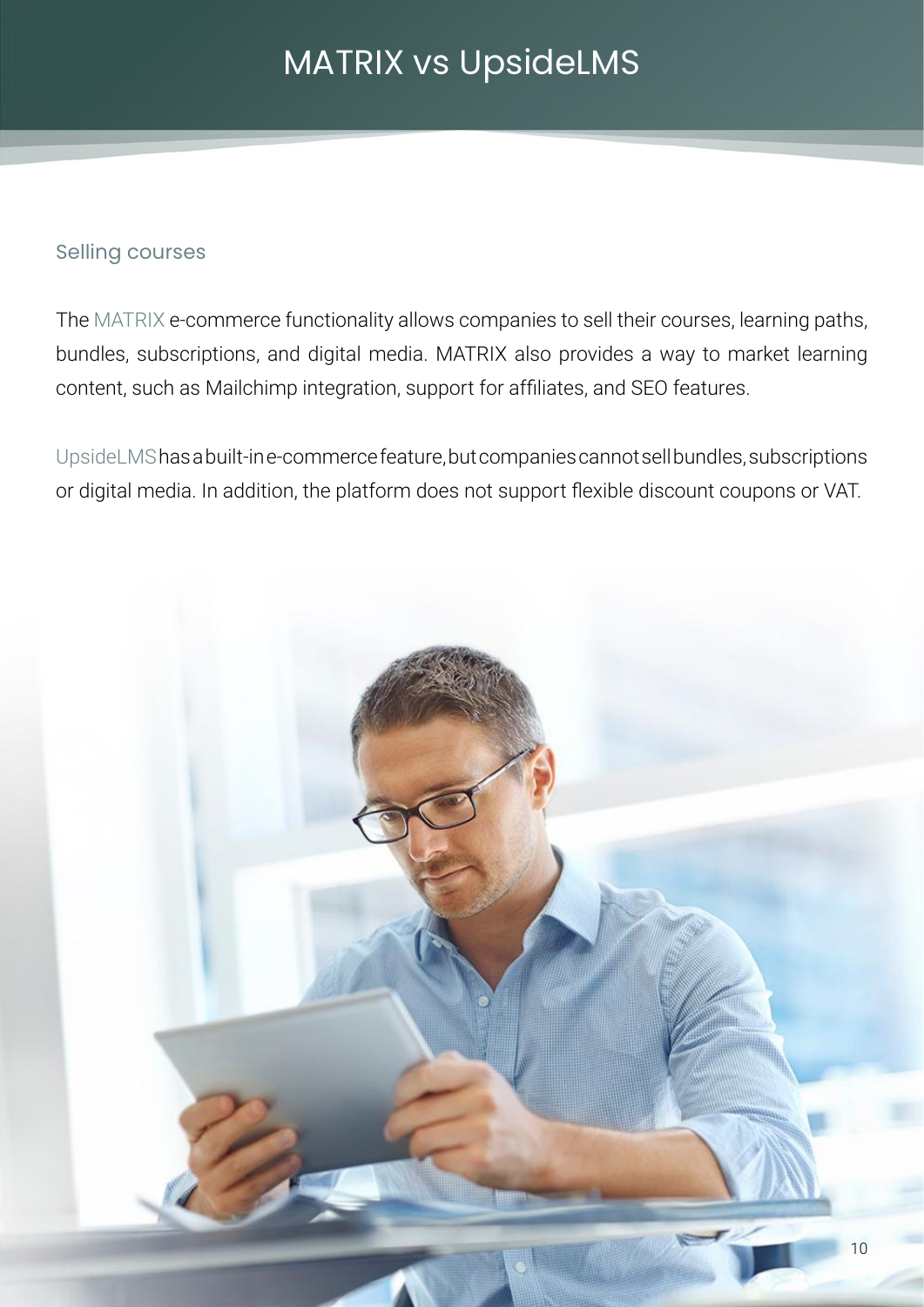Here is a list of the features included with MATRIX that are not supported by UpsideLMS:

#### User interface

- Customizable visitor portal
- Activity display
- Support for more than 40 languages
- **Content**
- Built-in authoring tool
- Automation
- Gamification
- Micro learning
- Adaptive learning
- Drip content
- Branded mobile apps
- Automatic language translation of messages and forum posts
- Graphical dashboards
- Graphical resources catalog

- Waitlists
- Prerequisite certificates
- Tagging
- Graphical badge builder and gallery
- Path templates
- Offline mode
- Content sync
- Certificates of completion
- Digital media

#### Assessment and analytics

- Assessment types such as quiz, essay, discussion, team, and debates
- Personalized assessments
- Custom reports • Report widgets
- Collaboration and communication
- Chat
- Wikis
- News feeds
- Public profiles
- Learning paths
- Question banks
- Mastery and competencies
- Teams
- Blogs
- Forums

11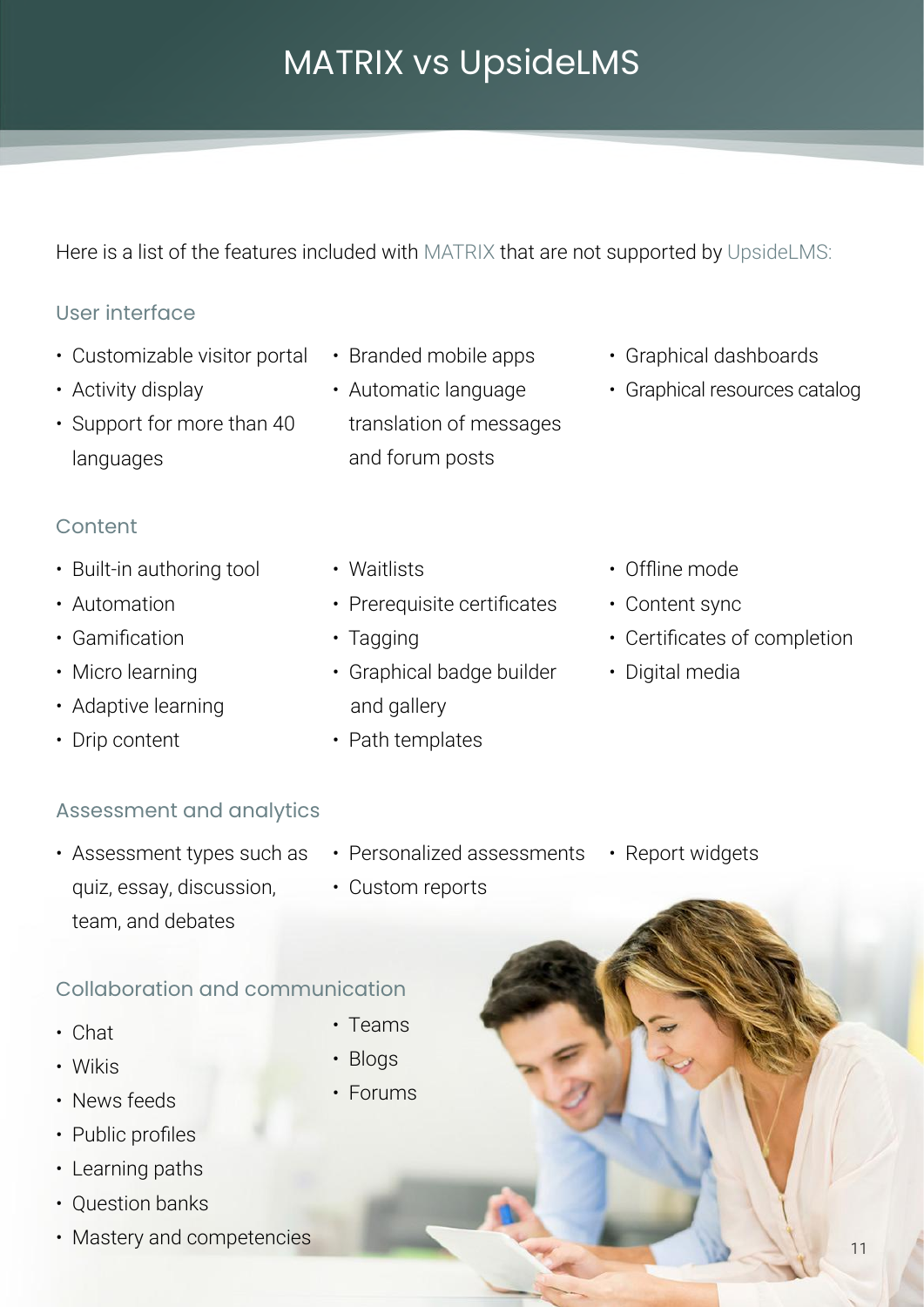### E-commerce and marketing

• Selling bundles, subscriptions and digital media

### Integrations

- Integration with your own email server
- Integration with 1,500+ apps via Zapier
- Office 365

### Web conferencing tools

- GoToTraining
- Kaltura

### Payment gateways

- PayPal Payments Pro
- Authorize.net
- PayUbiz

#### **Other**

- Resell under your own brand
- Archiving learners
- Trash can for restoring deleted items
- Affiliate marketing
- Flexible coupon codes
- Bulk discounts
- OneDrive
- Equella integration
- QTI and CCF standards
- Panopto
- CometChat
- Google Meet
- MS Teams
- PayU Latam
- Stripe
- PagSeguro
- Terms and conditions
- SEO features
- Learner help desk
- Networking of sites
- VAT
- Mailchimp integration

### • MS OneNote

- MS Immersive Reader
- $·$  Go1
- LinkedIn Learning
- GoToWebinar
- Flywire

12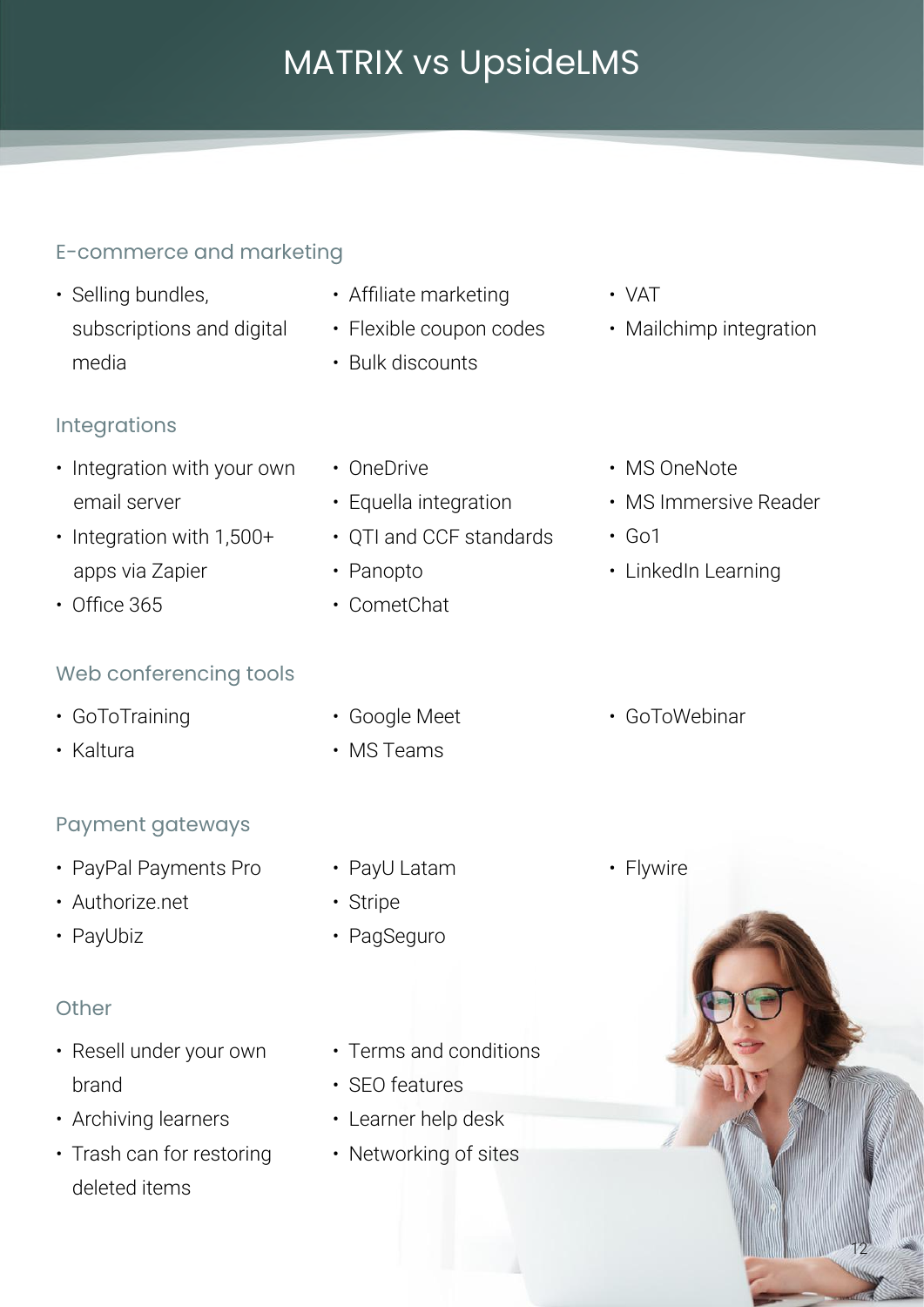### <span id="page-12-0"></span>Cost

MATRIX LMS plans range from \$549/month for 100 active learners (monthly billing), to \$4,699/month for 3,500 active learners (monthly billing). There is a discount for yearly billing. There are no setup fees, cancellation fees, storage fees, bandwidth fees, support fees, or other hidden costs. MATRIX offers advanced features, such as full e-commerce functionality in each of the pricing plans.

UpsideLMS has a similar price range, with the mention that for almost the same price MATRIX provides a significantly larger feature set. For example, MATRIX supports more than 40 languages, while UpsideLMS users have to pay \$500/year for the addition of a language (out of 5 available ones).